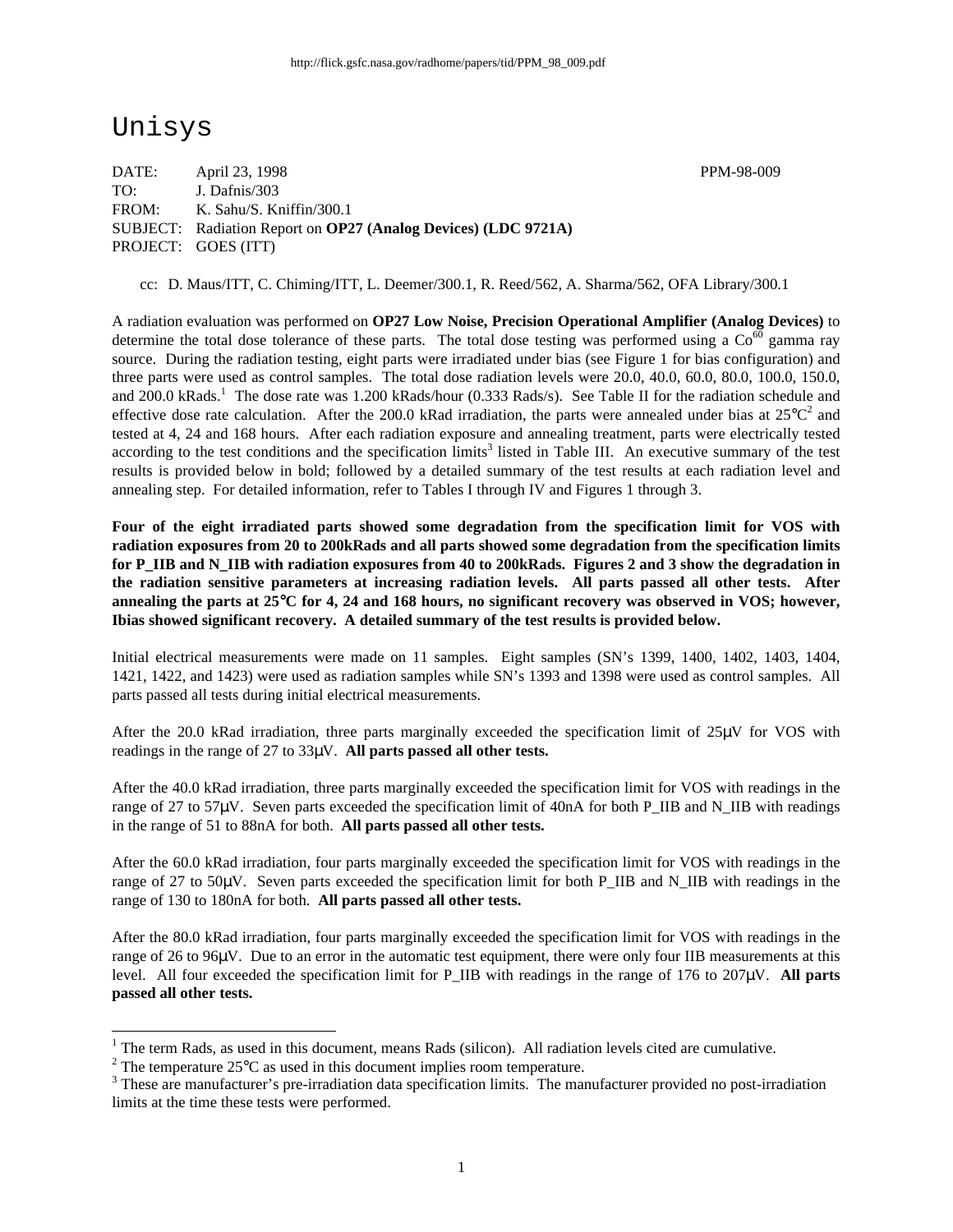After annealing the parts for 72 hours at 25°C, parts showed no significant recovery. Four parts marginally exceeded the specification limit for VOS with readings in the range of 26 to  $51\mu$ V. All parts exceeded the specification limit for both P\_IIB and N\_IIB with readings in the range of 59 to 136nA for both. **All parts passed all other tests.**

After the 100.0, 150.0 and 200.0 kRad irradiations, four parts marginally exceeded the specification limit for VOS with readings in the range of 25 to 57 $\mu$ V. All parts exceeded the specification limit for both P\_IIB and N\_IIB with readings in the range of 117 to 217nA for both. **All parts passed all other tests.**

After annealing the parts for 4 hours and 24 hours at 25°C, parts showed no significant recovery in any parameter.

After annealing the parts for 168 hours at  $25^{\circ}$ C, parts showed some recovery in P\_IIB and N\_IIB with readings in the range of 53 to 95nA for both.

Table IV provides a summary of the test results with the mean and standard deviation values for each parameter after each irradiation exposure and annealing step.

Any further details about this evaluation can be obtained upon request. If you have any questions, please call us at (301) 731-8954.

#### \_\_\_\_\_\_\_\_\_\_\_\_\_\_\_\_\_\_\_\_\_\_\_\_\_\_\_\_\_\_\_\_\_\_\_\_\_\_\_\_\_\_\_\_\_\_\_\_\_\_\_\_\_\_\_\_\_\_\_\_\_\_\_\_\_\_\_\_\_\_\_\_\_\_\_\_\_\_\_\_\_\_\_\_\_\_\_\_\_\_\_\_ ADVISORY ON THE USE OF THIS DOCUMENT

The information contained in this document has been developed solely for the purpose of providing general guidance to employees of the Goddard Space Flight Center (GSFC). This document may be distributed outside GSFC only as a courtesy to other government agencies and contractors. Any distribution of this document, or application or use of the information contained herein, is expressly conditional upon, and is subject to, the following understandings and limitations:

(a) The information was developed for general guidance only and is subject to change at any time;

(b) The information was developed under unique GSFC laboratory conditions which may differ substantially from outside conditions;

(c) GSFC does not warrant the accuracy of the information when applied or used under other than unique GSFC laboratory conditions;

(d) The information should not be construed as a representation of product performance by either GSFC or the manufacturer;

(e) Neither the United States government nor any person acting on behalf of the United States government assumes any liability resulting from the application or use of the information.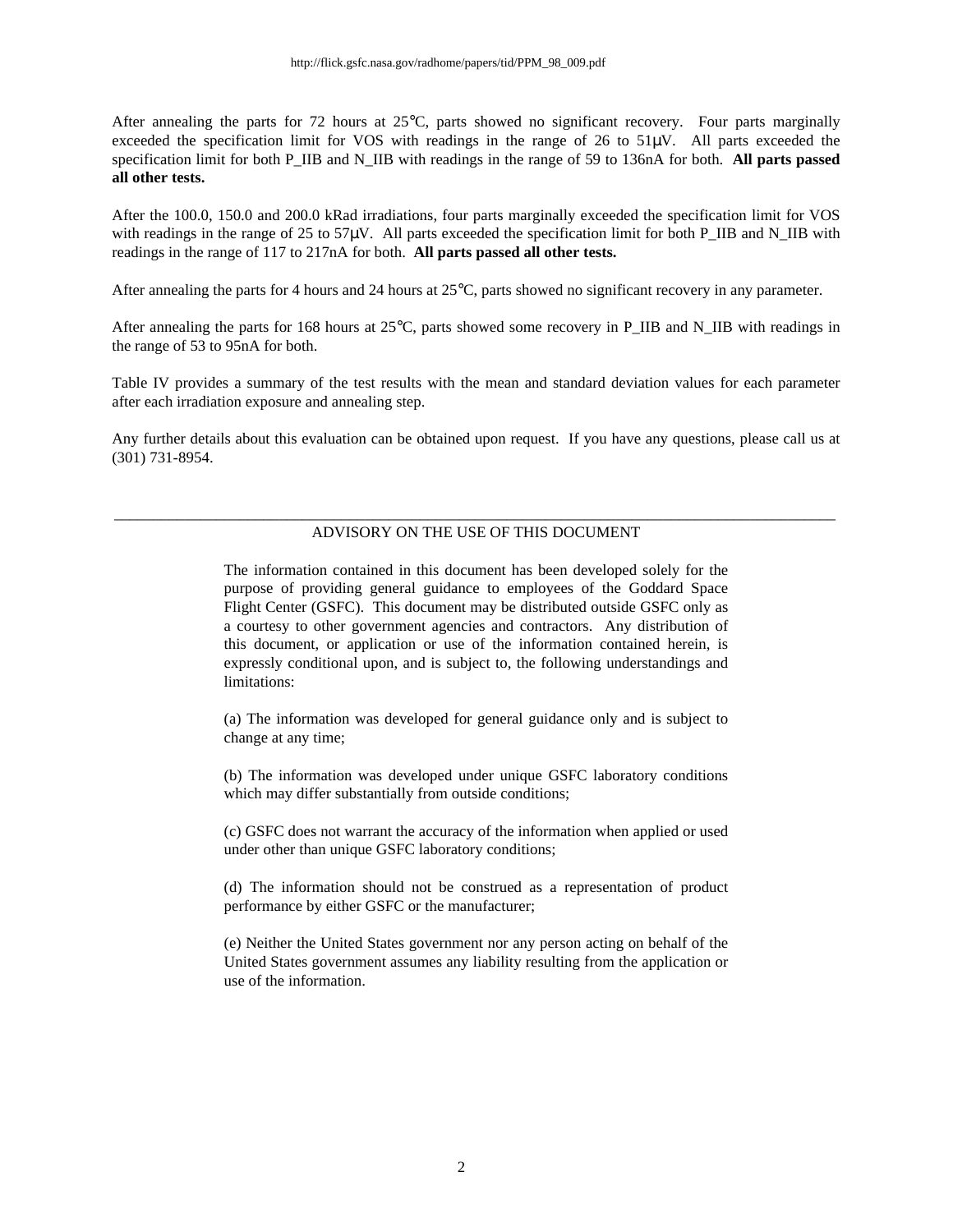Figure 1. Radiation Bias Circuit for OP27



Notes:

- 1.  $R_L = 402Ω ± 5%$ , ½W.
- 2.  $+IN = 3.0V$ ,  $V + = +18V$ ,  $V = -18V$ .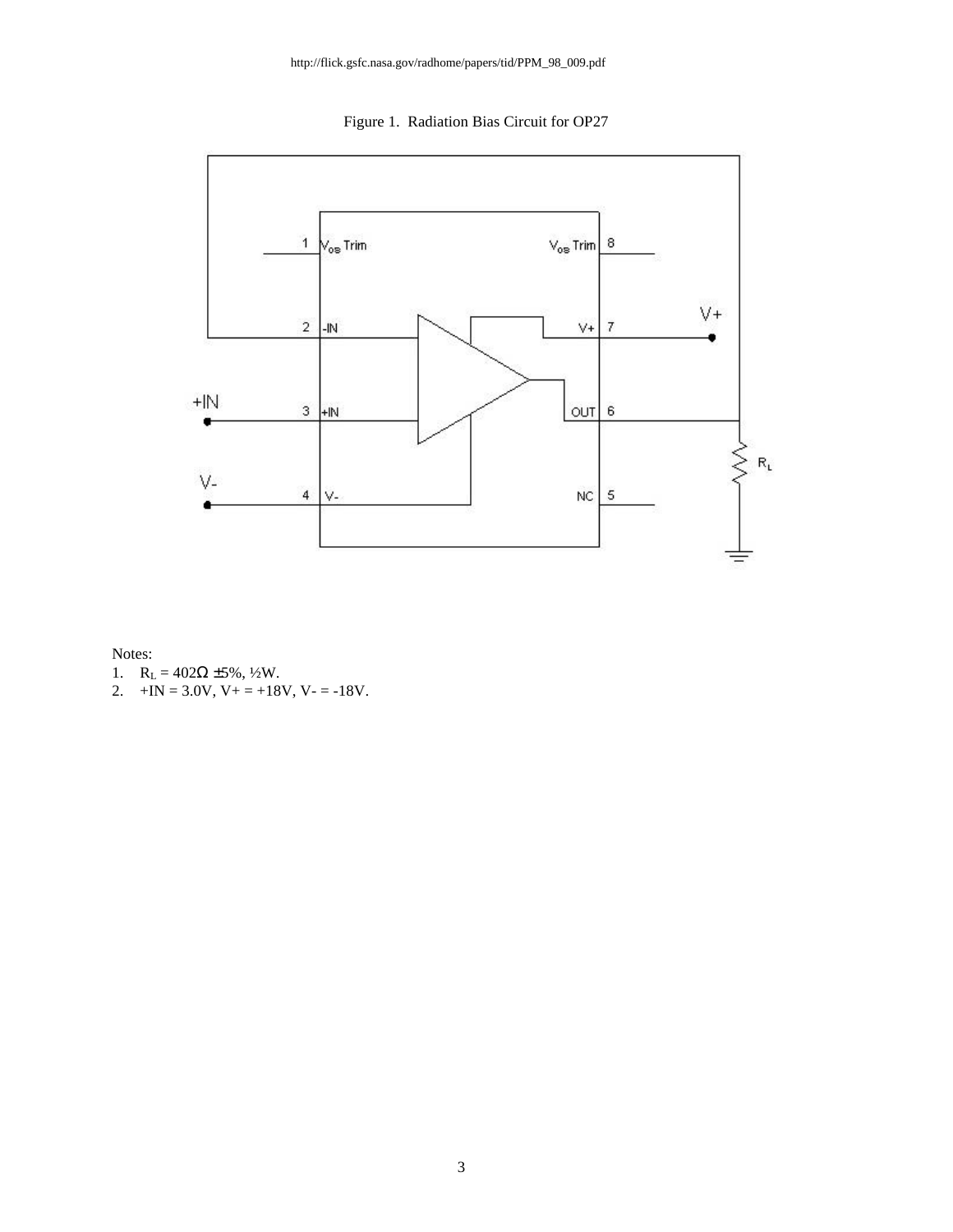| Generic Part Number:                        | <b>OP27</b>                                        |
|---------------------------------------------|----------------------------------------------------|
| <b>GOES ITT Part Number</b>                 | OP <sub>27</sub>                                   |
| Charge Number:                              | C80709                                             |
| Manufacturer:                               | <b>Analog Devices</b>                              |
| Lot Date Code (LDC):                        | 9721A                                              |
| <b>Quantity Tested:</b>                     | 11                                                 |
| Serial Number of Control Samples:           | 1393, 1398                                         |
| <b>Serial Numbers of Radiation Samples:</b> | 1399, 1400, 1402, 1403, 1404, 1421, 1422, and 1423 |
| Part Function:                              | <b>Operational Amplifier</b>                       |
| Part Technology:                            | Bipolar                                            |
| Package Style:                              | 8-Pin DIP                                          |
| Test Equipment:                             | A540                                               |
| Test Engineer:                              | S. Archer-Davies                                   |

### TABLE I. Part Information

• The manufacturer for this part guaranteed no radiation tolerance/hardness.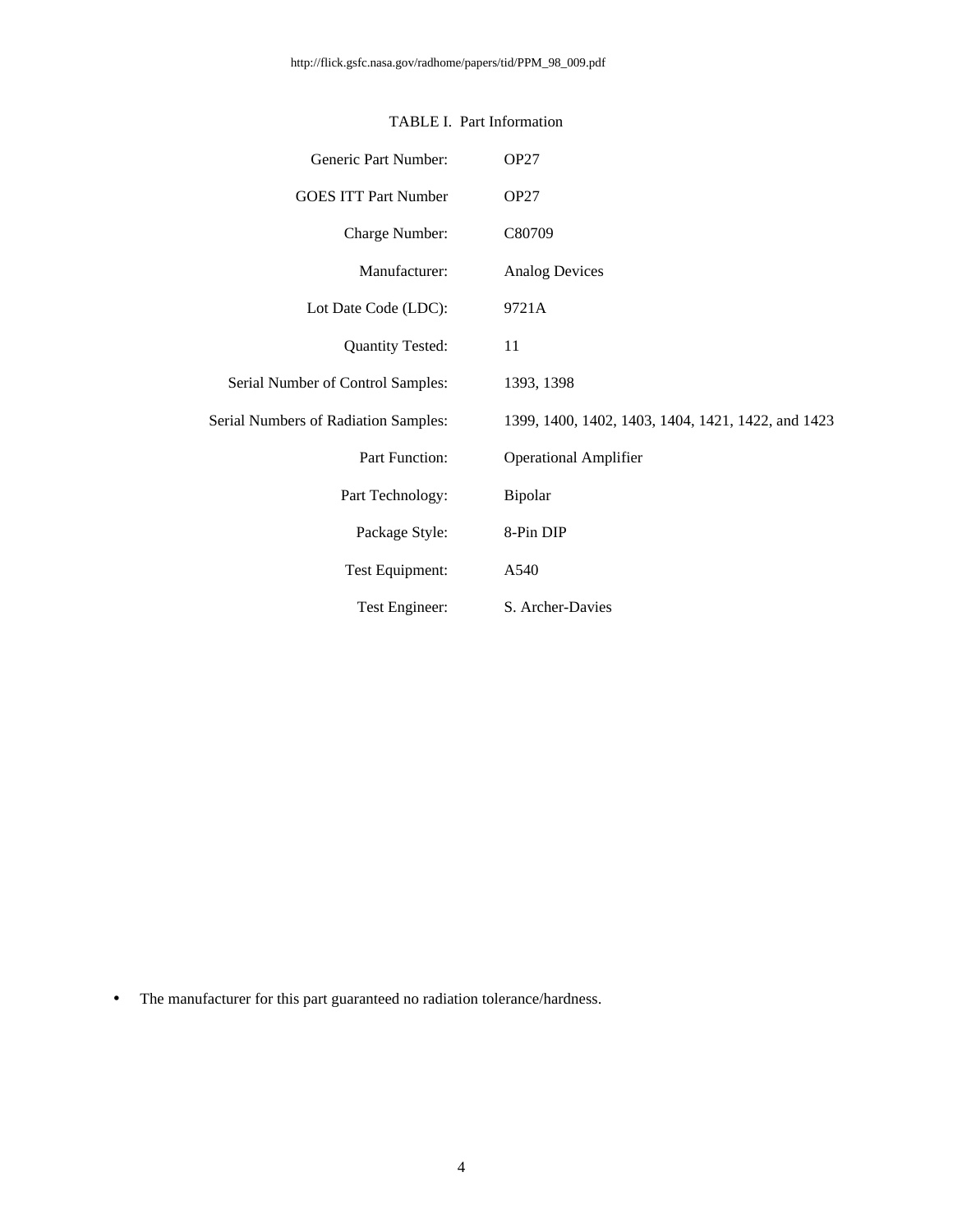#### TABLE II. Radiation Schedule for OP27

Effective Dose Rate = 200,000 RADS/14 DAYS=595.2 RADS/HOUR=0.165 RADS/SEC The effective dose rate is lower than that of the individual radiation steps as it takes into account the interimannealing step.

\* This 72 hour annealing step was added to maintain the prescribed dose rate due to the weekend.

\*\* The dose rate was adjusted to allow the parts to receive radiation dose over the weekend.

PARTS WERE IRRADIATED AND ANNEALED UNDER BIAS, SEE FIGURE 1.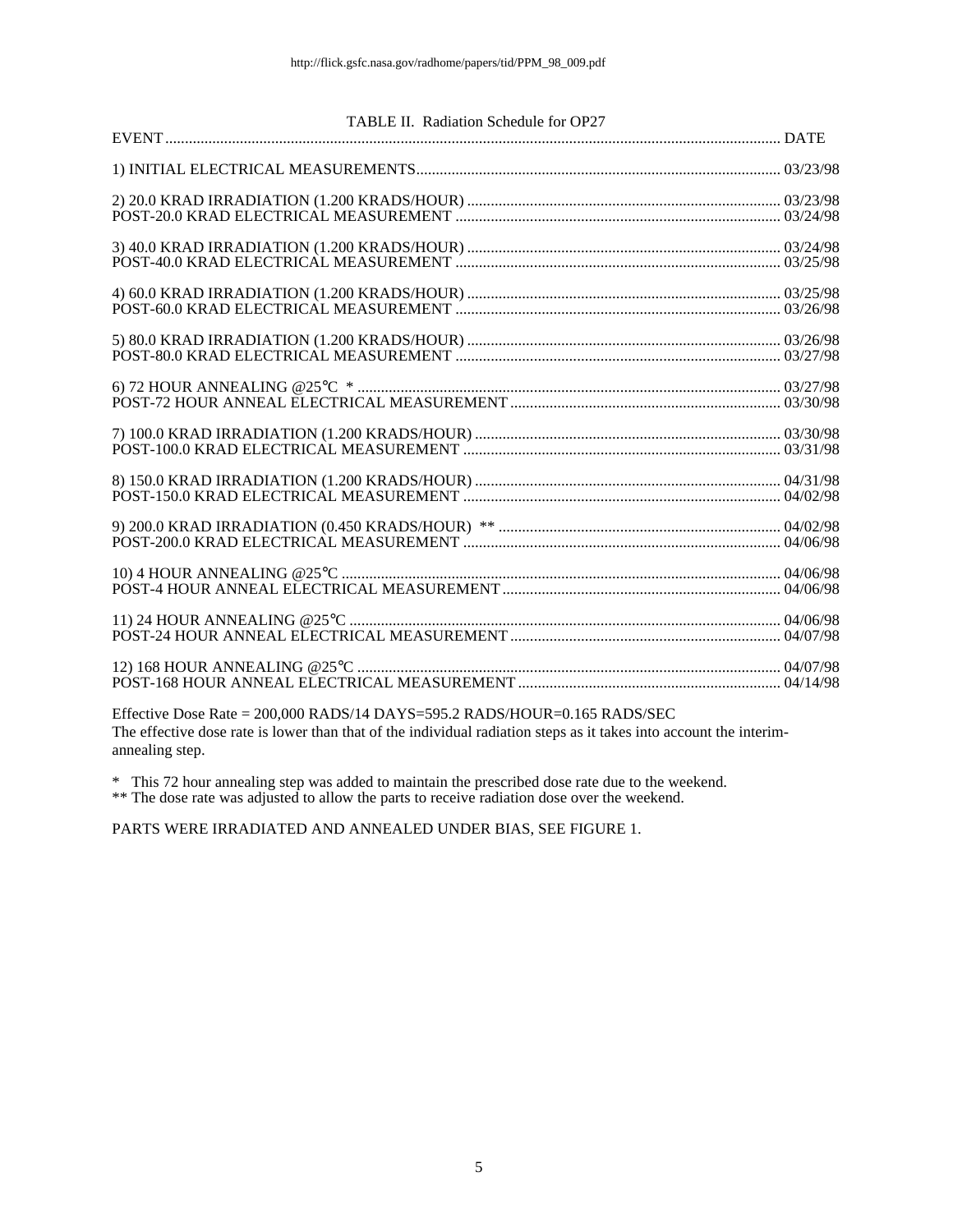| <b>Test</b>             |                   |                                                                   | Spec.       | Lim.    |
|-------------------------|-------------------|-------------------------------------------------------------------|-------------|---------|
| #                       | <b>Parameter</b>  | <b>Units Test Conditions</b>                                      | min         | max     |
| 1                       | $+$ Icc           | $mA$  + $V_S$ = 15V, $V_O$ = 0V                                   | 0.0         | 4.67    |
| $\overline{2}$          | -Icc              | $mA$ -V <sub>s</sub> = -15V, V <sub>o</sub> = 0V                  | $-4.67$     | 0.0     |
| $\mathbf{3}$            | <b>Power Diss</b> | $mW V_{CC} = \pm 15V$ , $V_O = 0V$                                |             | 120     |
| $\overline{\mathbf{4}}$ | <b>VOS</b>        | $\mu V$ + V <sub>s</sub> = 15V, -V <sub>s</sub> = -15V, warmed up | $-25$       | 25      |
| 5                       | P IIB             | $nA +V_s = 15V, -V_s = -15V$                                      | $-40$       | 40      |
| 6                       | N IIB             | $nA +V_s = 15V, -V_s = -15V$                                      | $-40$       | 40      |
| $\overline{7}$          | <b>HOS</b>        | $nA +V_s = 15V, -V_s = -15V$                                      | $-35$       | 35      |
| 8                       | <b>CMRR</b>       | $dB V_{CM} = \pm 11V$                                             | 114         |         |
| 9                       | <b>PSRR</b>       | $dB +VS = \pm 4V$ to $\pm 18V$                                    | 100         |         |
| 10                      | P_VOUT_2k         | $V R_L = 2k\Omega$                                                | 10.0        |         |
| 11                      | N VOUT 2k         | $V R_L = 2k\Omega$                                                |             | $-10.0$ |
| 12                      | <b>P_VOUT_600</b> | $V R_L = 600\Omega$                                               | 10.0        |         |
| 13                      | N_VOUT_600        | $V R_L = 600\Omega$                                               |             | $-10.0$ |
| 14                      | $P_AOL_2k$        | $V/mV$   $R_L = 2k\Omega$ , $V_O = +10V$                          | 1000        |         |
| 15                      | $N_AOL_2k$        | $V/mV$ $R_L = 2k\Omega$ , $V_O = -10V$                            | <b>1000</b> |         |
| 16                      | <b>P AOL 600</b>  | V/mV R <sub>L</sub> = 600Ω, V <sub>O</sub> = +10V                 | 800         |         |
| 17                      | <b>N_AOL_600</b>  | V/mV R <sub>L</sub> = 600Ω, V <sub>O</sub> = -10V                 | 800         |         |
| 18                      | <b>Slew Rate</b>  | $V/\mu s$ $C_L = 100pF$ , $R_L = 2k\Omega$ , $V_O = \pm 5V$       | 1.70        |         |

#### Table III. Electrical Characteristics of OP27 /1

Notes:

1/ These are the manufacturer's non-irradiated data sheet specification limits. The manufacturer provided no postirradiation limits at the time the tests were performed.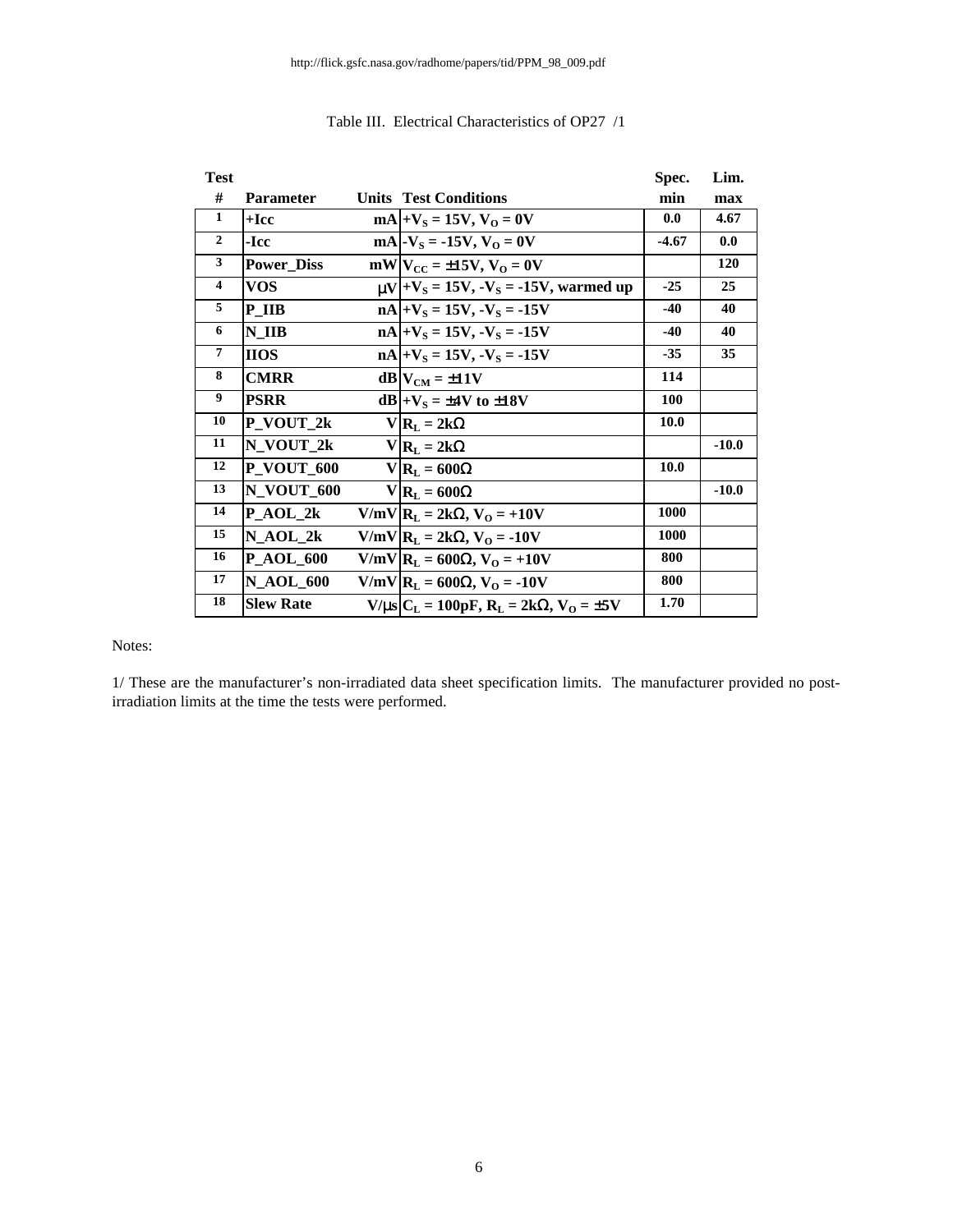|                |                      |              |            |         |                |                  | <b>Total Dose Exposure (kRads Si)</b> |            |          |      |                          |      |        |     |          | <b>Total Dose Exposure (kRads Si)</b><br><b>Annealing</b> |         |            |         |      |         |          | <b>Annealing</b>         |              |          |              |           |            |  |
|----------------|----------------------|--------------|------------|---------|----------------|------------------|---------------------------------------|------------|----------|------|--------------------------|------|--------|-----|----------|-----------------------------------------------------------|---------|------------|---------|------|---------|----------|--------------------------|--------------|----------|--------------|-----------|------------|--|
|                |                      |              |            |         | <b>Initial</b> |                  | 20.0<br>40.0                          |            |          |      | 80.0<br>60.0             |      |        |     | 72 hours |                                                           | 100.0   |            | 150.0   |      | 200.0   |          | <b>4 hours</b>           |              | 24 hours |              | 168 hours |            |  |
| <b>Test</b>    | Spec. Lim. $/2$      |              |            |         |                |                  |                                       |            |          |      | @25 $\mathrm{^{\circ}C}$ |      |        |     |          |                                                           |         |            | @25°C   |      | @25°C   |          | @25 $\mathrm{^{\circ}C}$ |              |          |              |           |            |  |
|                | <b>Parameters</b>    | <b>Units</b> | min        | max     | mean           | sd               | mean                                  | sd         | mean     | sd   | mean                     | sd   | mean   | sd  | mean     | sd                                                        | mean    | sd         | mean    | sd   | mean    | sd       | mean                     | sd           | mean     | sd           | mean      | sd         |  |
|                | $+$ <b>Icc</b>       | mA           | 0.0        | 4.67    | 3.6            | 0.1              | 3.3                                   | 0.2        | 3.1      | 0.2  | 2.9                      | 0.2  | 2.9    | 0.2 | 3.01     | 0.2                                                       | 2.9     | 0.1        | 3.0     | 0.1  | 3.1     | 0.1      | 3.1                      | 0.1          | 3.1      | 0.1          | 3.2       | 0.1        |  |
| $\overline{2}$ | -Icc                 | mA           | $-4.67$    | 0.0     | $-3.6$         | 0.1              | $-3.3$                                | 0.2        | $-3.1$   | 0.2  | $-2.9$                   | 0.2  | $-2.9$ | 0.2 | $-3.1$   | 0.2                                                       | $-2.9$  | 0.1        | $-3.0$  | 0.1  | $-3.1$  | 0.1      | $-3.1$                   | 0.1          | $-3.1$   | 0.1          | $-3.2$    | 0.1        |  |
|                | <b>Power Diss</b>    | mW           |            | 120     | 54             | 1.0 <sub>1</sub> | 49                                    | 1.8        | 47       | 2.5  | 44                       | 1.6  | 43     | 1.2 | 46       | 1.4                                                       | 43      | 1.0        | 45      | 0.7  | 46      | 0.7      | 46                       | 0.7          | 46       | 1.1          | 48        | 1.0        |  |
|                | <b>VOS</b>           | 2V           | $-25$      | 25      | $-1$           | 17               | - 9                                   | 15         | 21       | 18   | 20                       | 17   | 19     | 16  | 20       | 17                                                        | 19      | 16         | 20      | 17   | 21      | 17       | 21                       | 17           | 23       | 17           | 22        | 17         |  |
| 5              | P IIB                | nA           | $-40$      | 40      |                | 2.4              | 10                                    | 2.8        | 63       | 23   | 139                      | 42   | 193    | 13  | 111      | 23                                                        | 203     | 18         | 190     | 24   | 136     | 21       | 146                      | 18           | 137      | 18           | 73        | 13         |  |
| 6              | N IIB                | nA           | $-40$      | 40      | 3              | 2.5              | 8                                     | 2.9        | 61       | 23   | 132                      | 39   |        |     | 108      | 22                                                        | 199     | 18         | 185     | 28   | 136     | 21       | 139                      | 19           | 133      | 18           | 71        | 14         |  |
|                | <b>IIOS</b>          | nA           | $-35$      | 35      |                | 0.4              |                                       | 0.5        | $\gamma$ | 0.8  |                          | 1.1  |        |     | 3        | 0.7                                                       |         | 0.7        | 5       | 3.9  |         | 3.1      |                          | 2.2          |          | 2.6          |           | 2.0        |  |
| 8              | <b>CMRR</b>          | dB           | 114        |         | 135            | 15               | 135                                   | 14         | 133      |      | 132                      |      |        |     | 132      | $\bf{Q}$                                                  | 134     |            | 133     |      | 132     | $\bf{Q}$ | 132                      | $\bf{Q}$     | 133      | $\mathbf{Q}$ | 133       | 11         |  |
| - 9            | <b>PSRR</b>          | dB           | <b>100</b> |         | 138            |                  | 138                                   | 10         | 139      | 10   | 137                      | 10   |        |     | 138      | 11                                                        | 136     |            | 138     | 12   | 137     |          | 137                      |              | 143      | 15           | 137       | 6.4        |  |
| 10             | P VOUT 2k            |              | 10.0       |         | 14.0           |                  | 14.0                                  |            | 14.0     |      | 14.0                     |      |        |     | 14.0     | $\mathbf{0}$                                              | 14.0    |            | 14.0    |      | 14.0    |          | 14.0                     | $\mathbf{0}$ | 14.0     |              | 14.0      |            |  |
| 11             | N VOUT 2k            |              |            | $-10.0$ | $-13.9$        |                  | $-13.9$                               |            | $-14.0$  |      | $-14.0$                  |      |        |     | $-14.0$  |                                                           | $-14.0$ |            | $-14.0$ |      | $-14.0$ |          | $-14.0$                  | $\mathbf{0}$ | $-14.0$  |              | $-14$     |            |  |
| 12             | <b>P VOUT 600</b>    |              | 10.0       |         | 13.2           |                  | 13.2                                  |            | 13.2     |      | 13.1                     | 0.1  |        |     | 13.0     | 0.1                                                       | 12.9    | 0.1        | 13.0    | 0.1  | 13.1    | 0.1      | 13.1                     | 0.1          | 13.1     | 0.1          | 13.2      | 0.1        |  |
| 13             | <b>N VOUT 600</b>    |              |            | $-10.0$ | $-13.3$        | 0.1              | $-12.6$                               | 0.1        | $-12.4$  | 0.1  | $-12.4$                  | 0.1  |        |     | $-12.4$  | 0.1                                                       | $-12.4$ | 0.1        | $-12.3$ | 0.1  | $-12.3$ | 0.1      | $-12.3$                  | 0.1          | $-12.3$  | 0.1          | $-12.3$   | 0.1        |  |
| 14             | P AOL 2k             | V/mV         | 1000       |         | 3700           | <b>110</b>       | 3120                                  | 130        | 2930     | 430  | 2540                     | 160  |        |     | 2680     | 170                                                       | 2500    | <b>110</b> | 2910    | 78   | 3190    | 150      | 3110                     | <b>110</b>   | 3180     | <b>100</b>   | 3490      | <b>190</b> |  |
| 15             | N AOL 2k             | V/mV         | 1000       |         | 2600           | 230              | 2200                                  | <b>160</b> | 2640     | 1430 | 2010                     | 180  |        |     | 2130     | 160                                                       | 2040    | 100        | 2200    | 150  | 2390    | 230      | 2360                     | 200          | 2280     | 170          | 2370      | 250        |  |
| 16             | <b>AOL 600</b><br>IP | V/mV         | 800        |         | 6250           | 280              | 4810                                  | 250        | 4240     | 710  | 3580                     | 350  |        |     | 3790     | 300                                                       | 3490    | 200        | 4260    | 234  | 4940    | 170      | 4770                     | 230          | 4910     | 270          | 5900      | 510        |  |
| 17             | <b>AOL 600</b>       | V/mV         | 800        |         | 1630           | 330              | 1400                                  | 240        | 1650     | 940  | 1280                     | 240  |        |     | 1350     | 240                                                       | 1197    | 202        | 1301    | 285  | 1397    | 333      | 1413                     | 331          | 1334     | 311          | 1513      | 317        |  |
| 18             | <b>Slew Rate</b>     | V/?s         | 1.70       |         | 4.89           | 0.24             | 4.24                                  | 0.26       | 4.10     | 0.06 | 4.05                     | 0.09 |        |     | 4.01     | 0.04                                                      | 3.98    | 0.04       | 4.00    | 0.03 | 3.90    | 0.07     | 3.90                     | 0.05         | 4.05     | 0.04         | 4.07      | 0.8        |  |

## **TABLE IV: Summary of Electrical Measurements after Total Dose Exposures and Annealing for OP27 /1**

Notes:

1/ The mean and standard deviation values were calculated over the eight parts irradiated in this testing. The control samples remained constant throughout testing and are not included in this table.

2/ These are manufacturer's pre-irradiation data sheet specification limits. No post-irradiation limits were provided by the manufacturer at the time the tests were performed.

3/ Due to an error in the automatic test equipment, no measurements were made past P\_IIB at 80kRads. The post annealing data shows no significant changes that might affect performance.

**Radiation sensitive parameters:VOS, P\_IIB, N\_IIB .**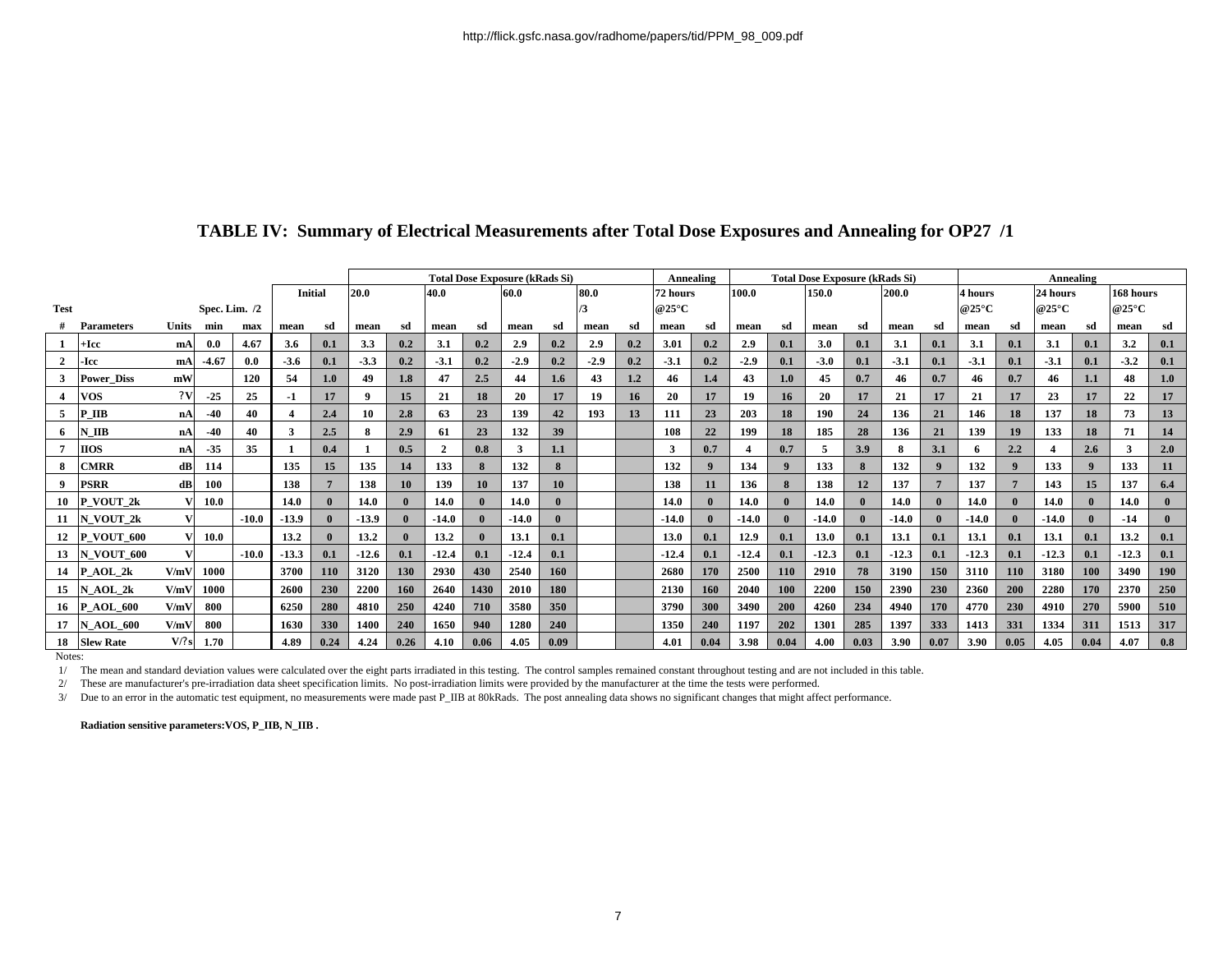**Figure 2: VOS vs TID for OP27**



**TID (kRads Si) or Annealing Step at 25°C**